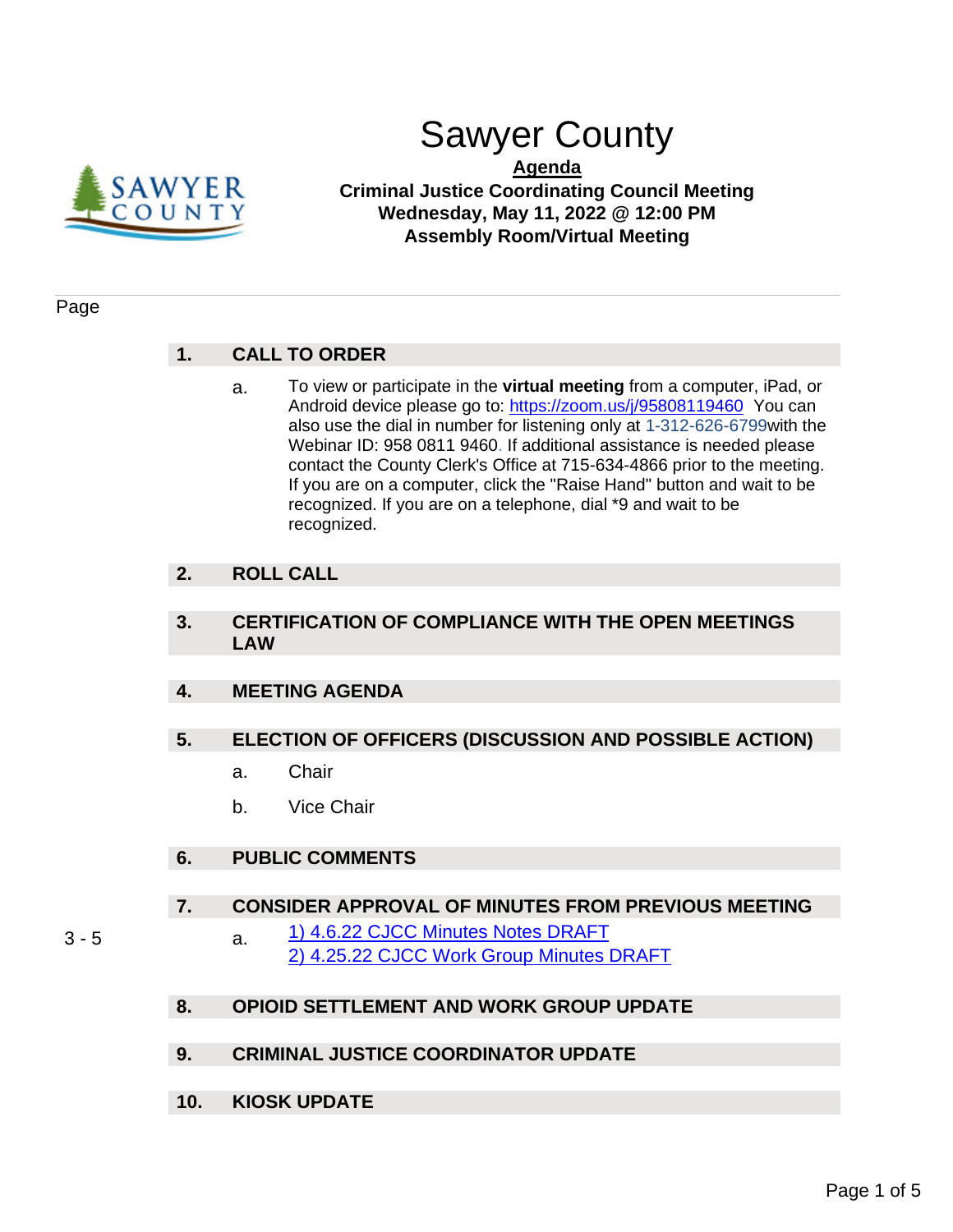# **11. COMMUNITY SERVICES UPDATES**

### **12. FUTURE AGENDA ITEMS**

# **13. CORRESPONDENCE, REPORTS FROM CONFERENCES AND MEETINGS, OTHER MATTERS FOR DISCUSSION ONLY**

#### **DISCLAIMER:**

*A quorum of the County Board of Supervisors or of any of its committees may be present at this meeting to listen and observe. Neither the Board nor any of the committees have established attendance at this meeting as an official function of the Board or committee(s) or otherwise made a determination that attendance at the meeting is necessary to carry out the Board or committee's function. The only purpose for other supervisors attending the meeting is to listen to the information presented. Neither the Board nor any committee (other than the committee providing this notice and agenda) will take any official action with respect to this noticed meeting.*

*Copy sent via email to: County Clerk and News Media. Note: Any person wishing to attend whom, because of a disability, requires accommodation should call the Sawyer County Clerk's Office (715.634.4866) at least 24 hours before the scheduled meeting so appropriate arrangements can be made.* 

*Mission Statement: The Sawyer County Board of Supervisors will strive to provide excellent services and responsible leadership to protect and enhance Sawyer County citizens, businesses, and resources, while preserving our unique heritage.*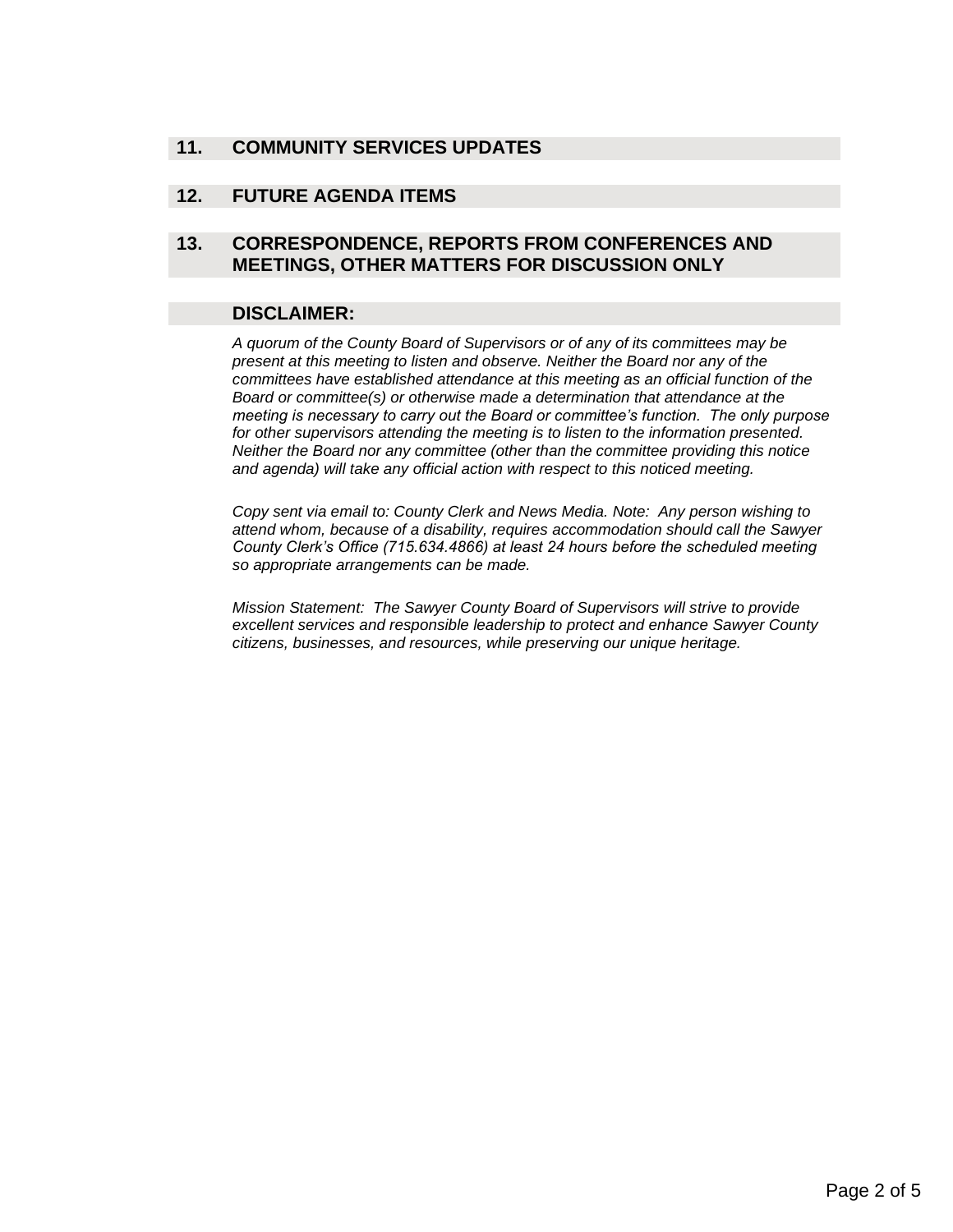<span id="page-2-0"></span>**Minutes of the April 11th meeting of the Sawyer County Criminal Justice Coordinating Committee Of the Sawyer County Board of Supervisors Assembly Room; Sawyer County**



#### **Voting Committee Members Present: Others Present:**

□ Chair: Kathy McCoy Mike Coleson Lorraine Gouge **Lynn** Fitch Marc Helwig **Patrick Roberts - Virtual**  $\boxtimes$  Gary Hilgendorf  $\Box$  Louise Ladenthin  $\boxtimes$  Mike Keefe  $\boxtimes$  Linda Zillmer - Virtual  $\boxtimes$  Jeff Johnson Tweed Shuman – Vice Chair  $\boxtimes$  Doug Mrotek  $\boxtimes$  Bruce Poquette  $\boxtimes$  Katie Belinger Jeff Schley John Yackel  $\boxtimes$  Elaine Smith  $\boxtimes$  Jason Weaver - Virtual

**Call to Order –** Vice Chair Hilgendorf called the meeting to order at 12:00 pm.

**Certification of Compliance** with the open meeting law was met. Roll Call was taken. Quorum was met.

#### **Meeting Agenda**

**Public Comments --** Linda Zillmer and Louise Ladenthin

**Minutes from previous meeting –** A motion was made by Lt. Johnson to accept the minutes of the February meeting; second by Sheriff Mrotek. Motion carried without negative vote.

**Opioid Settlement Update** -- Mike Keefe advised that the settlement may be delayed a few months. Mr. Hilgendorf relayed Chair McCoy's request to establish a small work group to investigate development of a center in Hayward area; Mike Keefe will mention this concept at the weekly County Administrator meeting. The goal of the group would be to investigate working on a facility development and start weekly meetings.

**Kiosk Update** -- Lt. Johnson advised that the kiosk recently had some error messages and will await decision on keeping it until Judge has been able to provide input.

**Criminal Justice Coordinator update –** JusticePoint reported that there were 61 individuals on pre-trial, 194 on wait list; 7 on diversion, 6 on electronic monitor and 1 on alcohol monitor. They have been hiring staff to assist with the caseload and will have a dedicated screener. Many people on the wait list are low-risk individuals.

**Community Services Update --** Heather Lessard introduced herself as new case manager for JP. There are currently 57 individuals on pretrial; 19 on diversion; and 149 pre-trial wait list. They are fully staffed and taking people into the program. Heather reported that they have begun taking cases at LCO, as well.

**Community Services Update** – Mr. Hilgendorf advised that they are full at the men's house; the ladies' have one opening. Ms. Smith reported that LCO lost a case manager.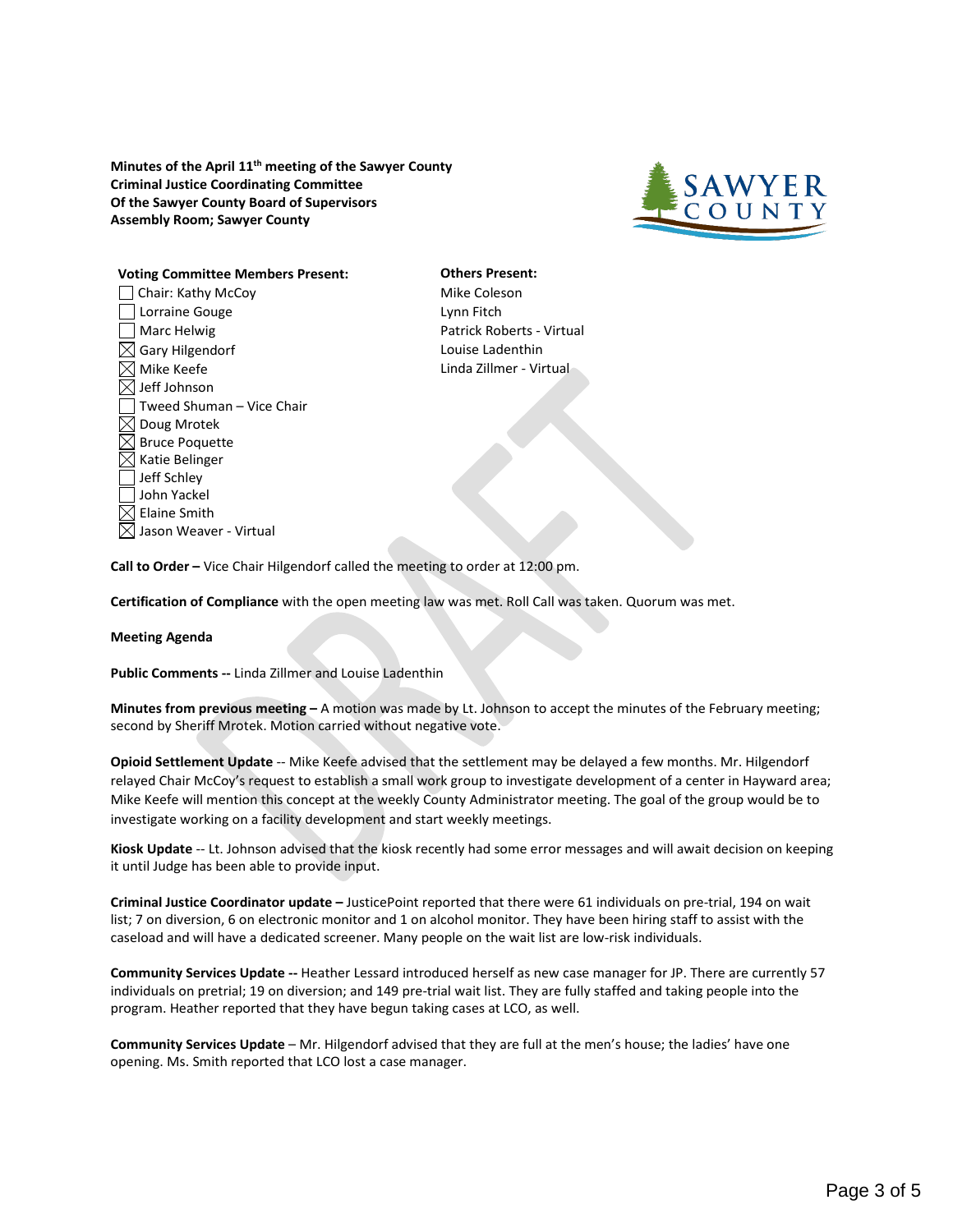**Meeting Date/Time –** The next meeting of the Criminal Justice Coordinating Committee will be Wednesday, May 11, at 12:00 pm in the Assembly Room.

Meeting adjourned at 12:25 pm